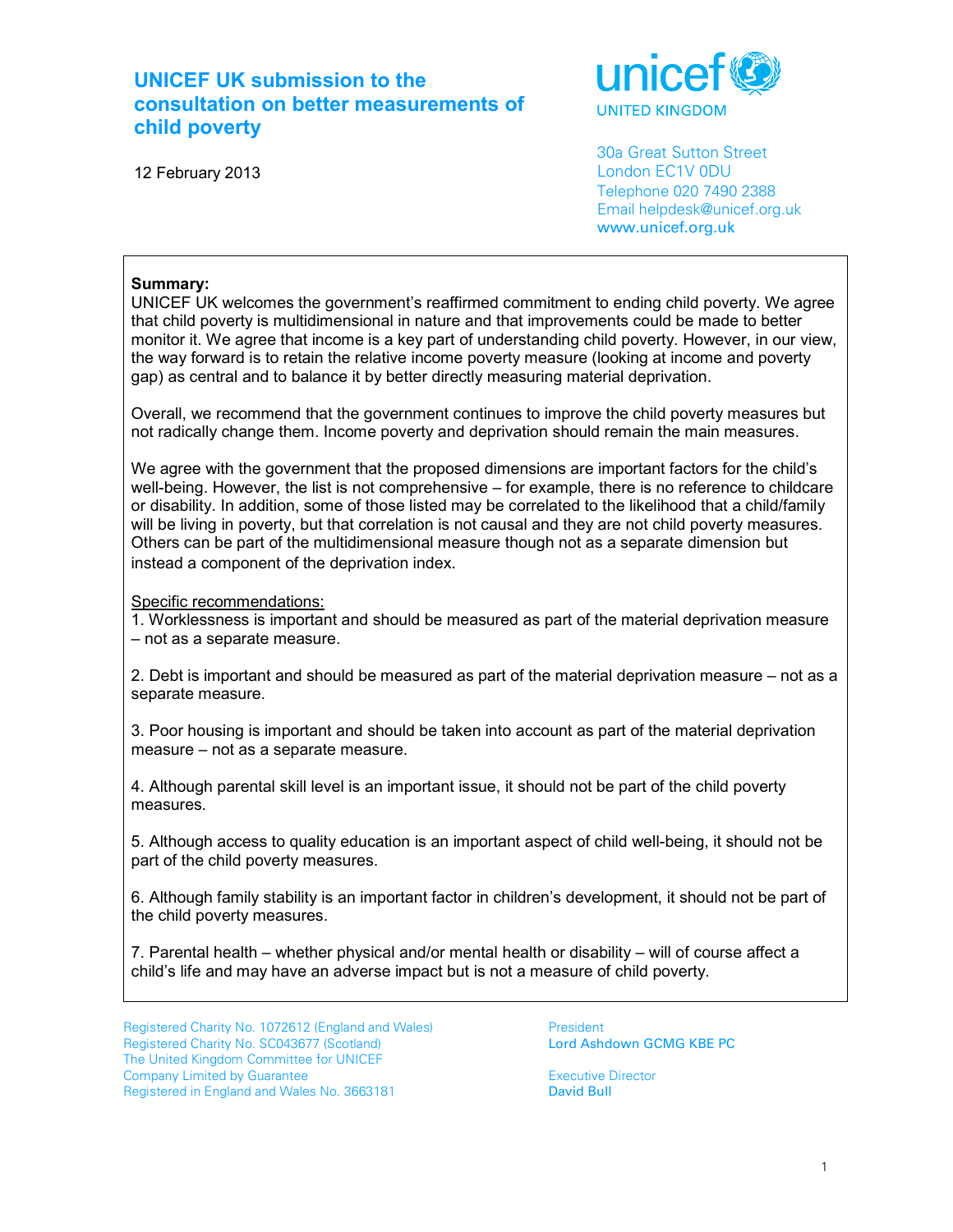#### **Introduction**

UNICEF, the United Nations Children's Fund, is mandated by the UN General Assembly to advocate for the protection of children's rights, to help meet their basic needs and to expand their opportunities to reach their full potential. UNICEF is guided by the UN Convention on the Rights of the Child (UNCRC) and strives to establish children's rights as enduring ethical principles and international standards of behaviour towards children. UNICEF UK is a member of the End Child Poverty (ECP) coalition, and endorses its response.

Like the other members of ECP, we do not believe that moving towards a multi-dimensional index of child poverty would be useful. While we believe that it is helpful to measure aspects of poverty other than income (as indeed, the current child poverty measures do), we do not believe that these should be combined into a single index.

The UK National Committee for UNICEF (UNICEF UK) welcomes this opportunity to respond to the government's consultation on child poverty measures. By ratifying the UNCRC in 1991, the UK Government made a commitment to implement the articles of the Convention. Article 27 of the UNCRC says:

*1. States Parties recognize the right of every child to a standard of living adequate for the child's physical, mental, spiritual, moral and social development.* 

*2. The parent(s) or others responsible for the child have the primary responsibility to secure, within their abilities and financial capacities, the conditions of living necessary for the child's development.* 

*3. States Parties, in accordance with national conditions and within their means, shall take appropriate measures to assist parents and others responsible for the child to implement this right and shall in case of need provide material assistance and support programmes, particularly with regard to nutrition, clothing and housing.* 

How we measure poverty informs any activities we undertake to tackle child poverty. Effective public policy to eliminate child poverty must begin with a clear understanding of what poverty means and how it can and should be measured.

#### UNICEF's working definition of child poverty is*:*

 $\overline{a}$ 

*"Children living in poverty are those who experience deprivation of the material, spiritual and emotional resources needed to survive, develop and thrive, leaving them unable to enjoy their rights, achieve their full potential or participate as full and equal members of society".<sup>1</sup>*

This definition suggests that the poverty children experience with their hands, minds and hearts is interrelated and stresses the multidimensional nature of child poverty. Economic security is only one of the many components to addressing child poverty but is central to any attempt to measure, understand, alleviate and eradicate it. Other aspects of material deprivation like access to basic services, as well as issues related with discrimination and exclusion that affect self-esteem and psychological development, are also essential elements of the definition of child poverty.

Such a definition influences UNICEF's policy recommendations to address child poverty. We adopt measures that account for the different components of child poverty, and advocate for a human

**<sup>1</sup> "The State of the World's Children 2005 - Childhood under threat", UNICEF, December 2004**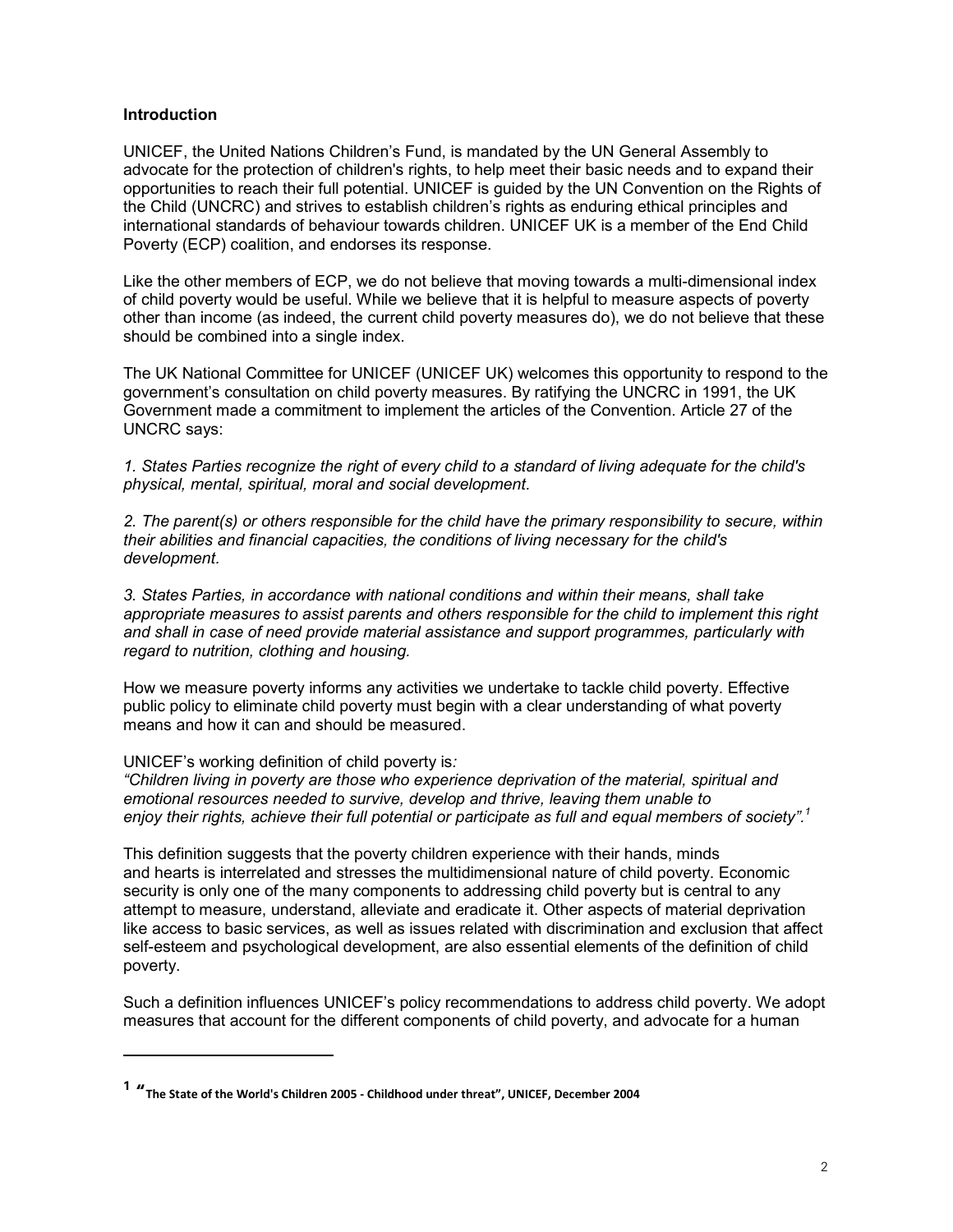rights-based approach to defining child poverty which holds that eliminating child poverty will help realise children's rights.

In 2008 the UN Committee on the Rights of the Child, the monitoring body for the Convention on the Rights of the Child, expressed its concern that "poverty is a very serious problem affecting all part of the United Kingdom, including the Overseas Territories." And, in accordance with article 27 of the Convention, recommended that the UK Government**:** *"Adopt and adequately implement the*  legislation aimed at achieving the target of ending child poverty by 2020, including by establishing *measurable indicators for their achievement.***" 2**

UNICEF UK wants this consultation to not only enhance the existing child poverty measures contained in the Child Poverty Act but also lead to a redoubled effort by the UK Government to tackle child poverty.

Our replies to the consultation questions below are informed by UNICEF's evidence from its work around the world since 1946. The principal source is the work of the UNICEF Innocenti Research Centre (IRC). One of the main strands of IRC's activities is to monitor and compare the performance of economically advanced countries in securing the rights of their children, with a particular focus on disadvantaged children including those living in poverty. The results are published in The Report Card series from which we will quote extensively. $3$ 

# **POTENTIAL DIMENSIONS**

#### **1 Are there dimensions, other than those proposed in the consultation document, we should consider for inclusion in a multidimensional measure of child poverty?**

We would suggest three more indicators.

#### *1. Measure depth and duration*

UNICEF believes that it is also important to measure *how far* below the poverty line the poor are being allowed to fall. For this purpose, the median income of those below the poverty line, as a percentage of the poverty line itself, is a useful measure. UNICEF has been measuring the poverty  $\text{gap}^4$  – not as a measure on its own but as a component of the monetary poverty measure, alongside relative income poverty.

Ideally, the monitoring of child poverty would include its timing and duration as well as its breadth and depth. The earlier the privation and the longer its duration, the greater the potential impact on the child. This is true both because of the inherent vulnerability of the earliest years of life and because the longer a family stays poor the harder it may become to maintain essential expenditures (as savings and assets run down, for example, or as borrowing and other sources of help reach their limits).

In other words, child poverty should be monitored in three dimensions – asking not only *how many*  children fall below national poverty lines but *how far* and for *how long.* 

# *2. Measure deprivation directly*

Because of its multidimensional nature child poverty also needs to be monitored by a direct measurement of deprivation. The proportion of children who lack an adequate diet, or a quiet place to do homework, or suitable books and an Internet connection, are the kinds of measures that

 2 UN Committee on the Rights of the Child, CRC/C/GBR/CO/4, 20 October 2008

 $^{\rm 3}$  All Report Card publications can be accessed at this link: http://www.unicef-irc.org/publications/series/16/

 $^4$  See for instance Figure 7 on page 14 in Report Card 10 presenting the calculation for 35 advanced countries in the form of a 'poverty gap' league table.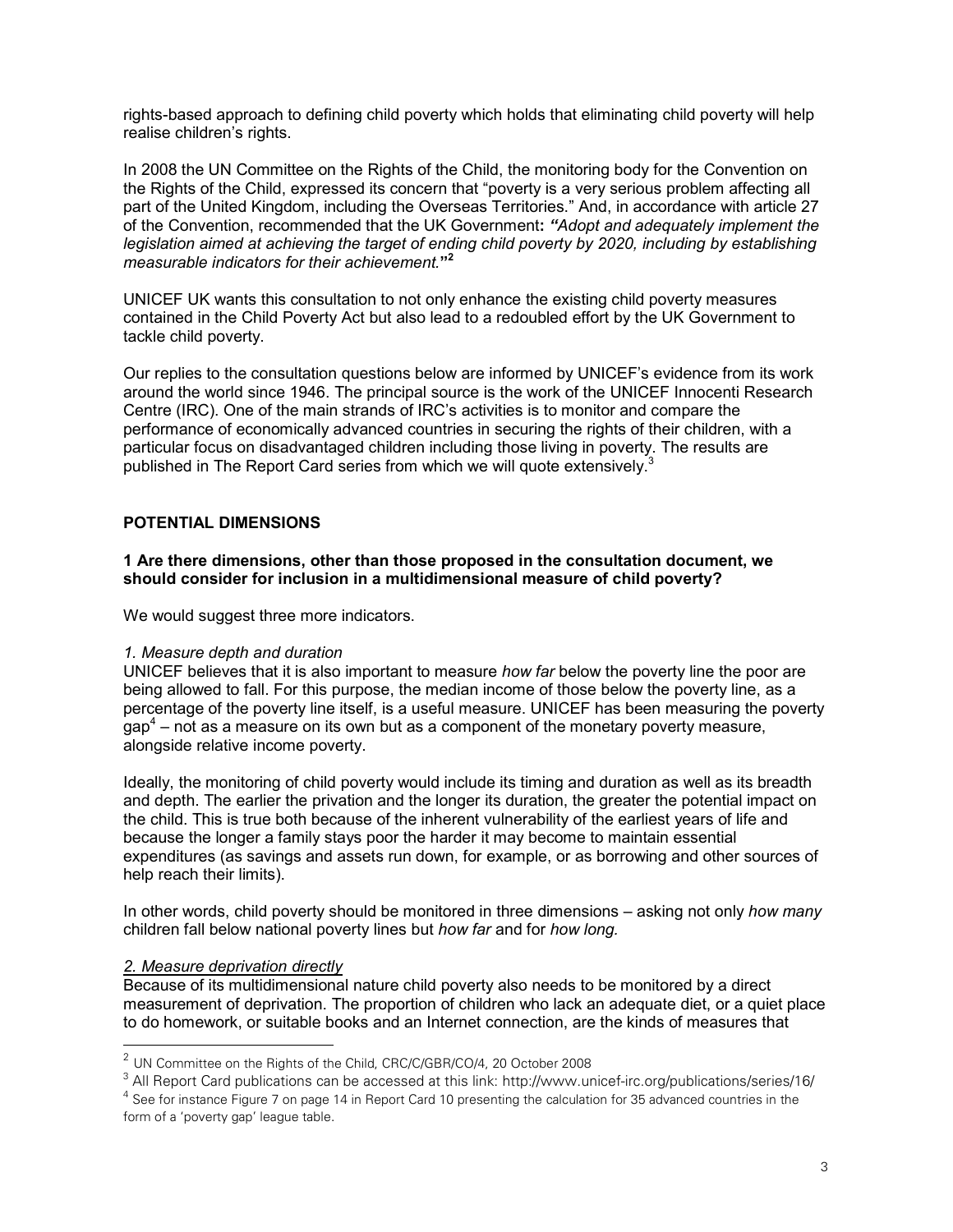allow actual living standards to be monitored in the UK. Measures of this type make sense to the wider public and contribute towards a more rounded understanding of child poverty. And in so doing, it also helps to define and defend the simultaneous use of the relative child poverty rate.

Poor housing and debt, listed in the consultation document as the possible dimensions for inclusion, could be part of the deprivation measure. However, they must be differentiated from other factors that correlate to but are not causes of poverty, such as access to quality education or level of parental skills.

In Report Card 10<sup>5</sup>, UNICEF constructed a unique deprivation index for the OECD, based on data collected through the EU *Statistics on Income and Living Conditions* survey which, in 2009, included a special module on child deprivation as a one-off experiment. The UNICEF index considers a child to be "deprived" if he or she lacks two or more things from a list of 14 basic items. The list includes having three meals a day, two pairs of properly fitting shoes (including all-weather shoes), a quiet place to do homework, and the opportunity to invite friends home occasionally to play or eat UNICEF UK recommends the UK Government encourages the EU to make its child deprivation module a regular and permanent feature of future EU surveys to enable the continuation of international comparisons and the development of trend information on child deprivation.

#### *3. Take into account a subjective well-being dimension*

We agree with the assertion in the consultation document that 'only through a better representation of the reality of children's lives will we truly know how many children are in poverty in the UK' and that the measure 'must reflect what it means to grow up experiencing deep disadvantage'.

Under Article 12 of the UN Convention on the Rights of the Child, governments are required to listen to children and take their views into account. Governments may decide how they should do that, but asking children what they think and feel seems an obvious way of taking their views into account.

UNICEF's next Report Card $6$  is due to be published in the spring and will look at child well-being across six dimensions including subjective well-being and material deprivation to assess children's overall well-being. The subjective well-being measure asks about the child's life satisfaction and relationship with their parents and peers, providing a separate subjective scale that complements and in fact confirms the more objective measures from the other dimensions. UNICEF UK would welcome the opportunity to brief those involved in this consultation further on the detail of Report Card 11.

It is also worth bearing in mind that the Office for National Statistics has been asked by the UK Government to incorporate questions on subjective well-being for children in national surveys; it would be good if the work on a better measure of child poverty links to that process.

# **SECTION TWO. DIMENSION 1: INCOME AND MATERIAL DEPRIVATION**

#### **2 a) How should we measure income as a dimension in a future multidimensional measure of child poverty?**

UNICEF uses the following approach to assess material well-being:

 $\overline{a}$ 

 $^5$  UNICEF (2012) Measuring child poverty: new league tables of child poverty in the world's rich countries. Report Card 10. UNICEF Innocenti Research Centre.

<sup>6</sup> UNICEF (forthcoming) Report Card 11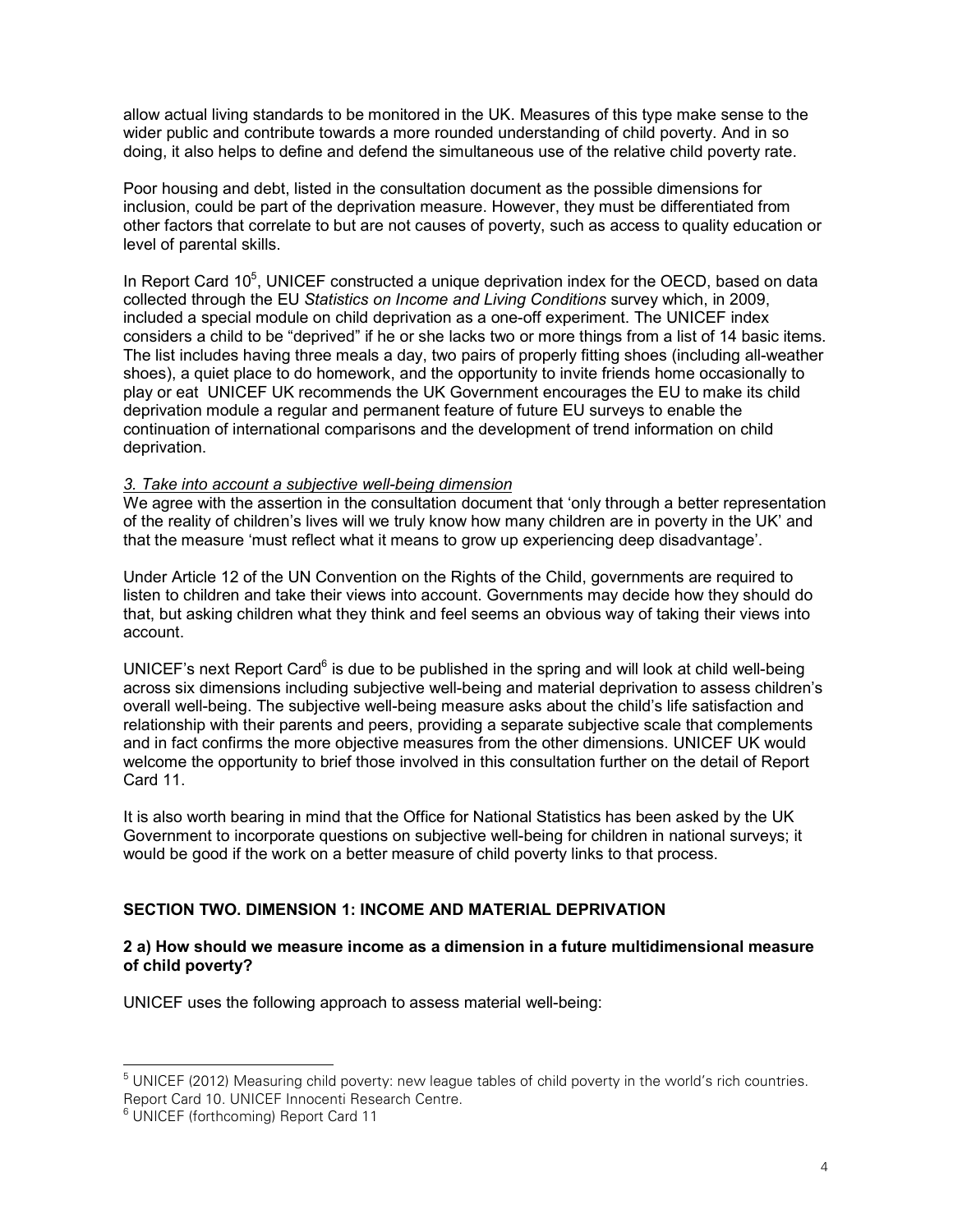| Assessing material wellbeing |                                |                                                                                                                                                                                                                                                    |  |
|------------------------------|--------------------------------|----------------------------------------------------------------------------------------------------------------------------------------------------------------------------------------------------------------------------------------------------|--|
|                              | <b>COMPONENTS</b>              | <b>INDICATORS</b>                                                                                                                                                                                                                                  |  |
| Material wellbeing           | <b>Monetary</b><br>deprivation | Child poverty rate (% of children living in households with<br>equivalent incomes below 50% of national median) <sup>7</sup><br>Child poverty gap (distance between national poverty line and<br>average incomes of households below poverty line) |  |
|                              | <b>Material</b><br>deprivation | <i>Index of child deprivation</i> (% of children lacking specific items)<br>Family affluence scale (% of children reporting low family<br>affluence)                                                                                               |  |

Of the available measures, UNICEF argues that the most important single guide to, and predictor of, a family's socio-economic status remains its level of household income. Relative income poverty therefore occupies a *primus inter pares* position among the indicators of child poverty and inequality.

# **2 b) How important is relative and absolute income?**

The individual strengths and weaknesses of both measures were discussed in detail in the UNICEF Report Card 10. In addition it should be noted that there are problems common to both. First, both the child deprivation measure and the relative income measure must confront the question of where and how the threshold should be drawn. Secondly, both the deprivation measure and the relative income league table tell us what proportion of each nation's children fall below the selected thresholds, but they tell us nothing about *how far below.* And yet*,* Both the child deprivation rate and the relative child poverty rate are useful to policymakers, to social scientists, to the media, and to advocates for child wellbeing. Report Card 10 argues that both are necessary to achieve a rounded view of children's material well-being. It also suggests that the two measures are combined on a national level by focusing on the overlap between them – asking what percentage of a nation's children are both deprived *and* living in relative income poverty. This approach, currently used for example in Austria, Ireland and the United Kingdom, helps to ease some of the worries surrounding the measurement of poverty by means of household incomes.  $^8$ 

# **3 How does the ownership of assets such as a house affect our understanding of poverty?**

Socio-economic status is about more than income. A family's past savings and a house – all of these enter into the socio-economic equation. These assets represent a form of 'cushion' by which families on low income manage to maintain spending during difficult times. There is therefore almost always a time lag between the onset of a national economic crisis and the full extent of its impact on child poverty. Although it is too soon to see the full picture of what is happening to child poverty in the UK as a result of the economic downturn of the last five years, we can refer to studies from, for example, the Institute for Fiscal Studies  $9$  which anticipate significant increases in child poverty using both relative and absolute income measures.

 $\overline{C}$  The UK and EU use the 60% median measure and that should continue; UNICEF uses the 50% median as  $\overline{C}$ The OECD countries are also monitored.

<sup>&</sup>lt;sup>8</sup> See pages 8-15 <u>http://www.unicef-irc.org/publications/pdf/rc10\_eng.pdf</u>

 $^9$  Brewer, M, Browne, J and Joyce, R (2011) Chlid and working age poverty from 1010 to 2020. IFS.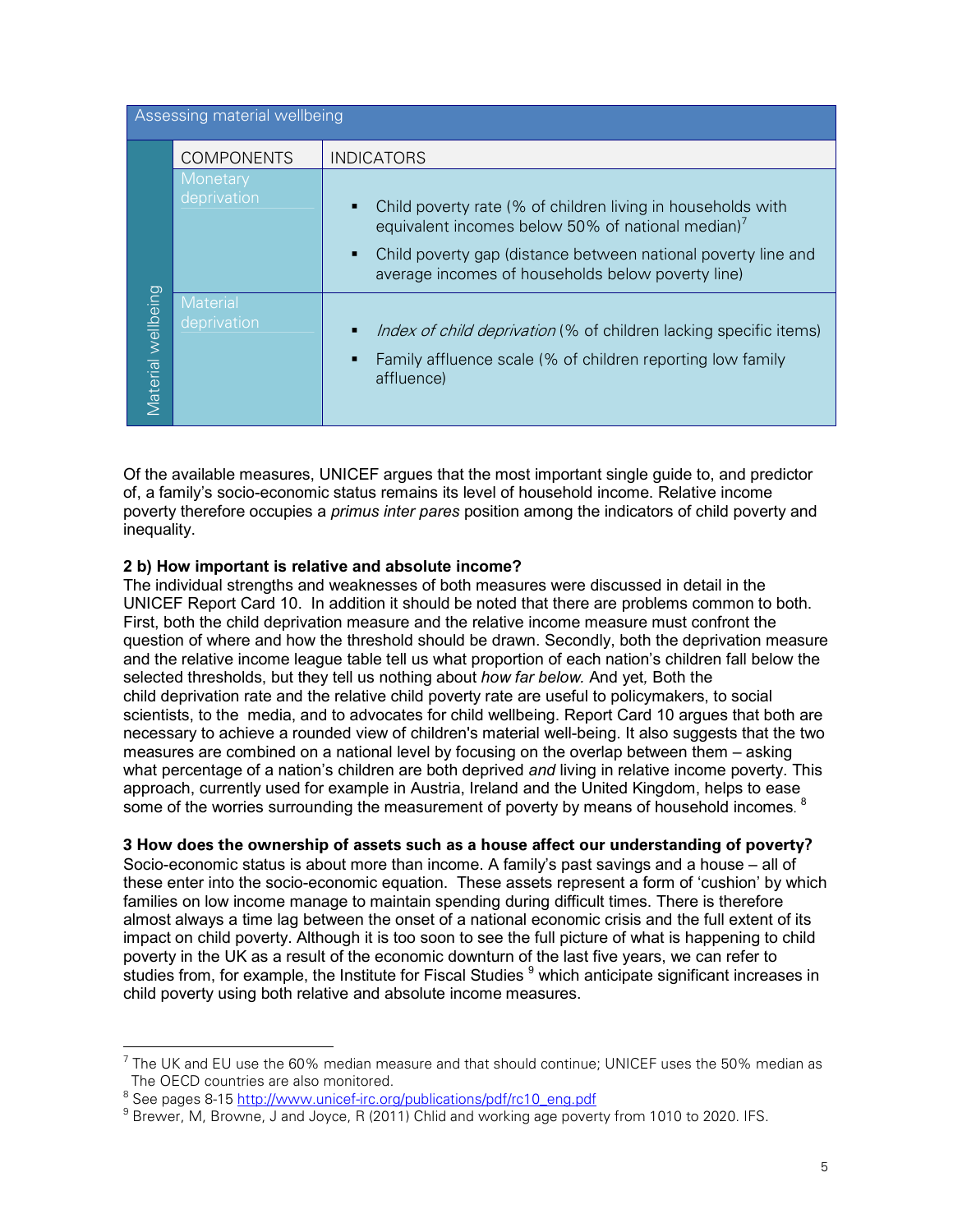#### **4 How can an income dimension in a multidimensional measure of child poverty avoid the drawbacks associated with a simple income threshold?**

Other measures of deprivation based upon the child's perspective are needed to complete this picture and address the issue of 'poverty' as opposed to 'low income.' Nevertheless, the focus is on the standing of children relative to the typical individual in the country, defined as the person with median income.

Despite all the drawbacks associated with the relative income measure when it comes to the question of how, then, is child poverty best measured, monitored, and compared, the number one principle proposed by UNICEF to all governments is: *"Continue to monitor relative child poverty based on national median incomes".* 

Median income is a strong indicator of what is considered normal in contemporary society. It should therefore continue to be used as a basis for identifying those at risk of child poverty and social exclusion.

# **DIMENSION 2: WORKLESSNESS**

#### UNICEF UK recommendation:

Worklessness is important and should be measured as part of the material deprivation measure – not as a separate measure.

Various studies have found that growing up in a household without an employed adult is closely associated with deprivation, particularly if the unemployment is persistent. The proportion of children who are growing up in households with no employed adult was therefore chosen as the second component for building a more rounded picture of children's material poverty in UNICEF's seminal review of child well-being, Report Card 7.<sup>10</sup>

Worklessness can also cause long-term disadvantage. A UNICEF working paper looked into the issue of intergenerational child poverty in the UK. One of its findings was that: "*Men whose fathers were unemployed are twice as likely to be unemployed for a year or more between the ages of 23 and 33"*. 11

It is important to emphasise the need for a holistic approach, i.e. not to look at this dimension in isolation. UNICEF research shows that there appears to be little relationship between levels of employment and levels of child poverty. It is the distribution of employment among different kinds of households, the proportion of those in work who are on low-pay, and the level of state benefits for the unemployed and the low-paid that contribute most to differences in child poverty rates between countries.<sup>12</sup>

# **DIMENSION 3: UNMANAGEABLE DEBT**

#### UNICEF UK recommandation:

Debt is important and should be measured as part of the material deprivation measure – not as a separate measure.

Income does not always reflect the real level of resources available. A family's economic capacity, its security and spending power, are based not only on household income at a single point in time

-

<sup>&</sup>lt;sup>10</sup> UNICEF (2007) Child poverty in perspective: an overview of child well-being in rich countries. Report Care 7.UNICEF Innocenti Research Centre.

<sup>&</sup>lt;sup>11</sup> Pichaud, R and Sutherland, H (2000) How effective is the British Government's attempt to reduce child poverty? Innocenti working paper no.77. UNICEF Innocenti Research Centre.

<sup>&</sup>lt;sup>12</sup> Report Card 7, page 7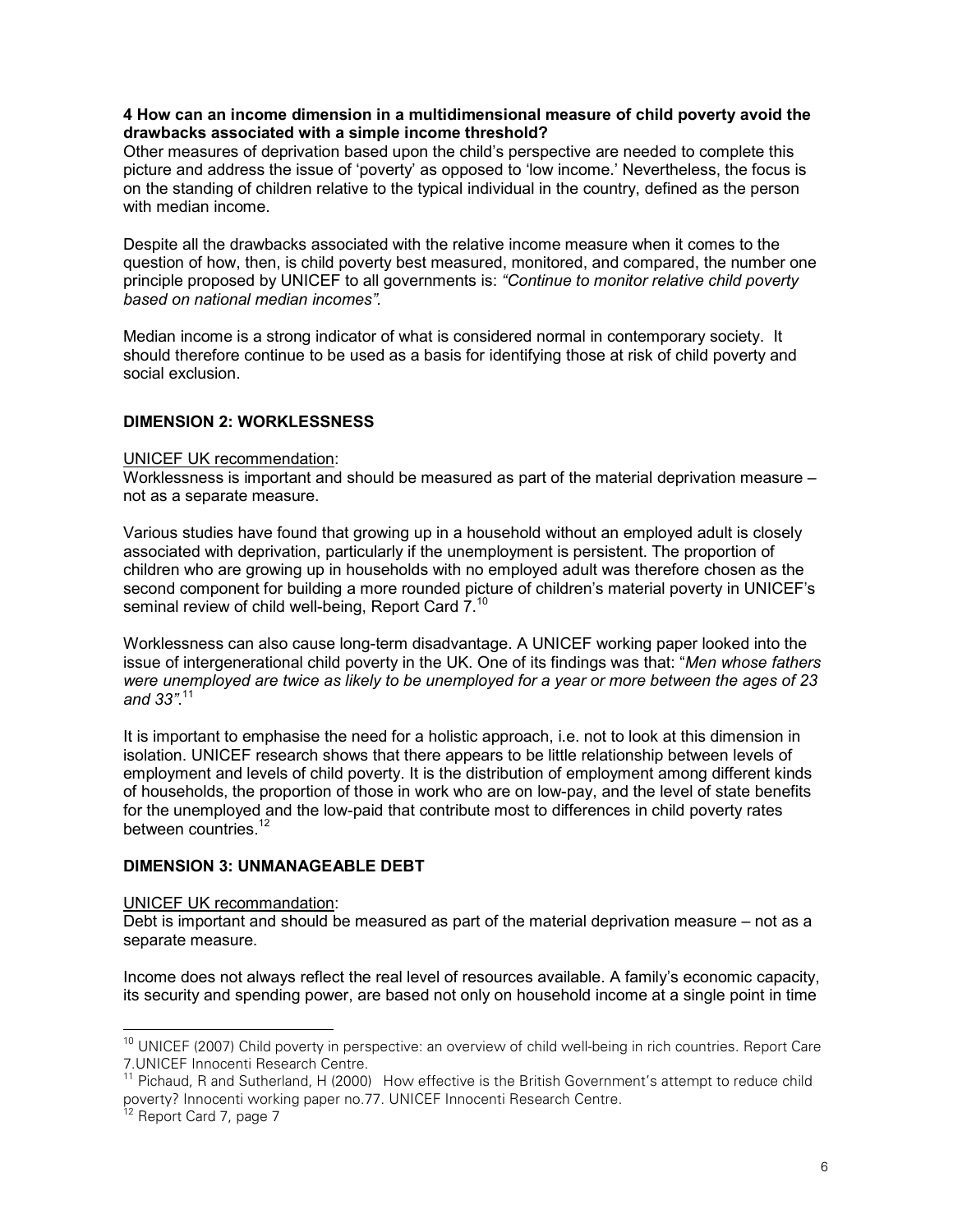but also on savings and debts, on home ownership and house values, on previous earnings and future expectations, on the help that may be available from other family members, etc.

Clearly debt is an important element of a family's economic capacity. Measuring it as an aspect of material deprivation can improve our knowledge of child poverty. Most countries measure household incomes *before* various costs, e.g. housing. In practice, a family's capacity to meet children's needs is more likely to be dependent on income *after* relevant costs are counted, including serving debt.

Nevertheless it is not certain that debt, even unmanageable debt, could be a reliable, stand-alone, dimension of child poverty, nor can it be claimed that it is a better measure than relative income poverty as it is beset by the same weaknesses.

Data on debt, for instance, may not be reliable and cannot reflect the fluctuations in income experienced by many households (for example as a result of overtime, bonuses, working shorter hours, becoming unemployed, or taking retirement). Also, a debt measure cannot reflect the fact that some families may be much more competent than others in managing debt or in prioritising spending (for example by putting children's needs first). The child of a debt-burdened household, for example, will be counted as poor even if the parents make enormous sacrifices to ensure that the child has the same advantages and opportunities as his or her peers.

In summary, the debt measure may not always be a reliable proxy for the real resources available to the child. It is, at best, an indirect measure, leaving open the possibility that children may be deprived in households that are debt-free and not deprived in households that are burdened by a debt, even if it is unmanageable.

#### **DIMENSION 4: POOR HOUSING**

#### UNICEF UK recommendation:

Poor housing is important and should be taken into account as part of the material deprivation measure – not as a separate measure.

Unfortunately there are no internationally comparable measures of material deprivation or agreed definitions of what 'the right to an adequate standard of living' means. It is therefore not possible to compare the proportion of children in each country who are materially deprived in the sense that they lack such basics as adequate nutrition, clothing, and housing. But UNICEF does consider housing to be an essential part of child well-being and encourages individual governments to have indicators reflecting this aspect of deprivation at national level.

In UNICEF's 14-item child deprivation index from Report Card  $10^{13}$ , housing is included and expressed as 'a quiet place with enough room and light to do homework'. Report Card 7 used the Family Affluence Scale, deployed by the World Health Organisation, where the housing indicator was defined as a question: 'Do you have your own bedroom for yourself?'

#### **DIMENSION 5: PARENTAL SKILL LEVEL**

#### UNICEF UK recommendation:

 $\overline{a}$ 

Although parental skill level is an important issue, it should not be part of the child poverty measures.

<sup>&</sup>lt;sup>13</sup> UNICEF (2012) Measuring child poverty: new league tables of child poverty in the world's rich countries. Report Card 10. UNICEF Innocenti Research Centre.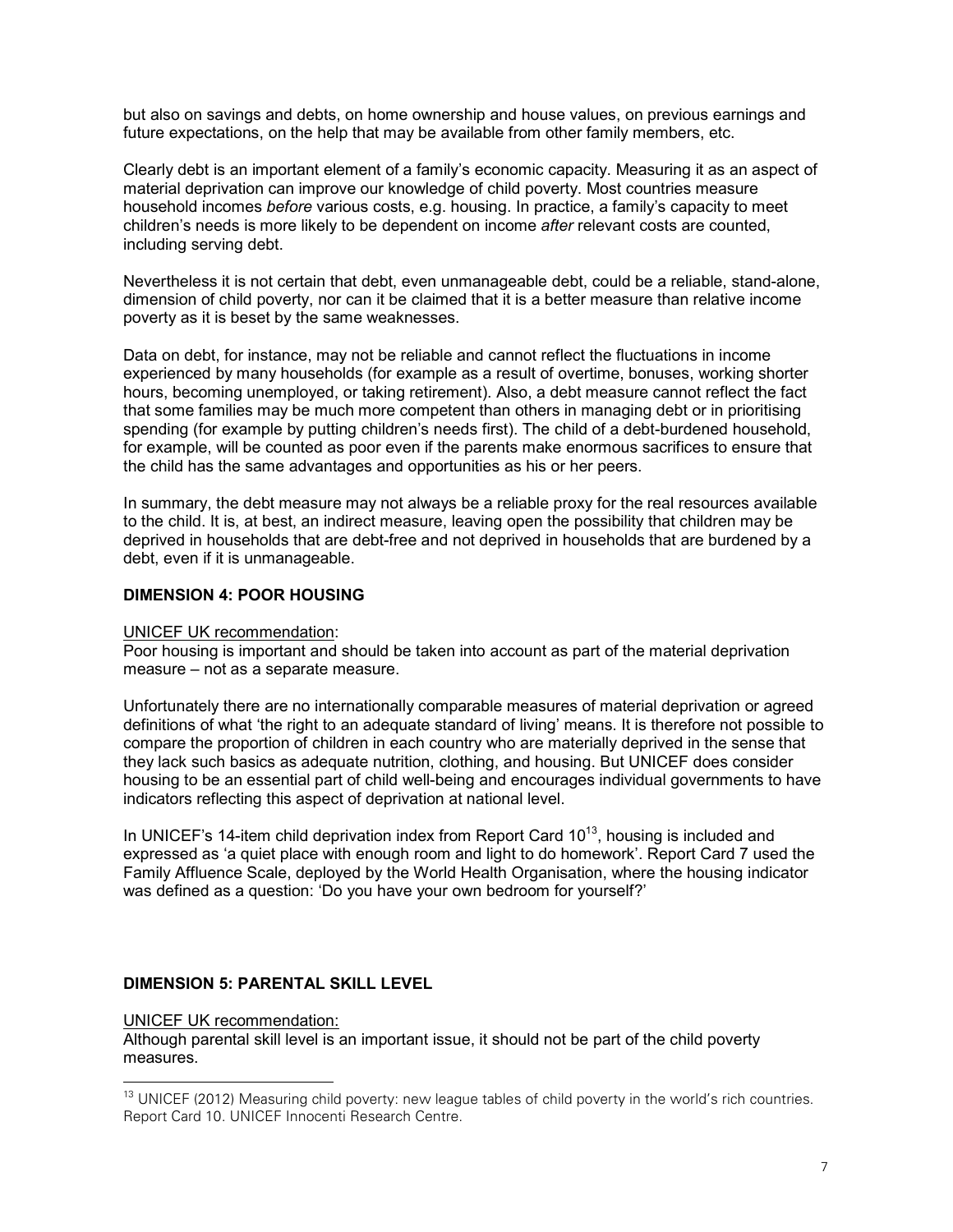The UN Convention on the Rights of the Child recognises that the child *"for the full and harmonious development of his or her personality, should grow up in a family environment, in an atmosphere of happiness, love and understanding"*. The Convention therefore affirms that the family should be afforded the protection and assistance necessary to enable it to fully assume its responsibilities within the community.

All children have the need for and the right to parenting. Parenting means providing the ongoing care and support a child needs in order to survive and thrive if children are to develop to their full potential. Parents often do not have the skills, knowledge or resources to raise children to their full potential. The UK Government does provide support to parents in many forms and we would certainly encourage it to increase efforts that will enhance the parent's ability to parent.

# **DIMENSION 6: ACCESS TO QUALITY EDUCATION**

#### UNICEF UK recommendation:

Although access to quality education is an important aspect of child well-being, it should not be part of the child poverty measures.

UNICEF advocates quality education for all children and eliminating disparities of all kinds, but in the framework of child well-being rather than a direct measure of poverty. A completed good quality education is a basic human right and is necessary for enjoying many other rights. It is transformative and empowering, and a means for accessing broad economic, social, political and cultural benefits. As Marie Nemani, UNICEF Australia Young Ambassador, put it: *"Education gives children the chance to choose things that would otherwise be chosen for them. These choices mean that as children grow older, they will have a new world of opportunities available to them and over generations, this can break the cycle of poverty and be given a chance for a better life."* 

# **DIMENSION 7: FAMILY STABILITY**

#### UNICEF UK recommendation:

Although family stability is an important factor in children's development, it should not be part of the child poverty measures.

The UN Committee on the Rights of the Child states that it is hard to argue for a single notion of the family. Through the influence of economic and social factors, and of the prevailing political, cultural and religious traditions, the family has been shaped in a diversity of ways. Therefore, it would not be acceptable to consider that only some kinds of family or family situations deserve assistance and support from the state and society, nor that children who live in certain conditions or family situations are able to enjoy the right to an adequate standard of living. The essential principle of non-discrimination must be in the forefront of this discussion.

UNICEF believes that the family remains central to achieving children's rights and to helping children realize their full potential. The family is essential to giving young children the best start in life and to ensure young children are given good health care and proper nutrition, to protect children from violence and exploitation, to promote the participation of children in the lives of their families and communities at the youngest ages. However, trying to equate family structure with family stability is problematic, and trying to use either as a measure of child poverty leads to a false equation. For example, Report Card 7 questions the assumption that large numbers of singleparent families automatically means more child poverty, arguing that there is no automatic link between single parenthood and child poverty. In that international comparison, it found that Sweden, Norway, Finland and Denmark – which occupied the four top places in terms of the material well-being of children in those countries – were also four of the six countries in that dataset with the highest number of children brought up by a single parent.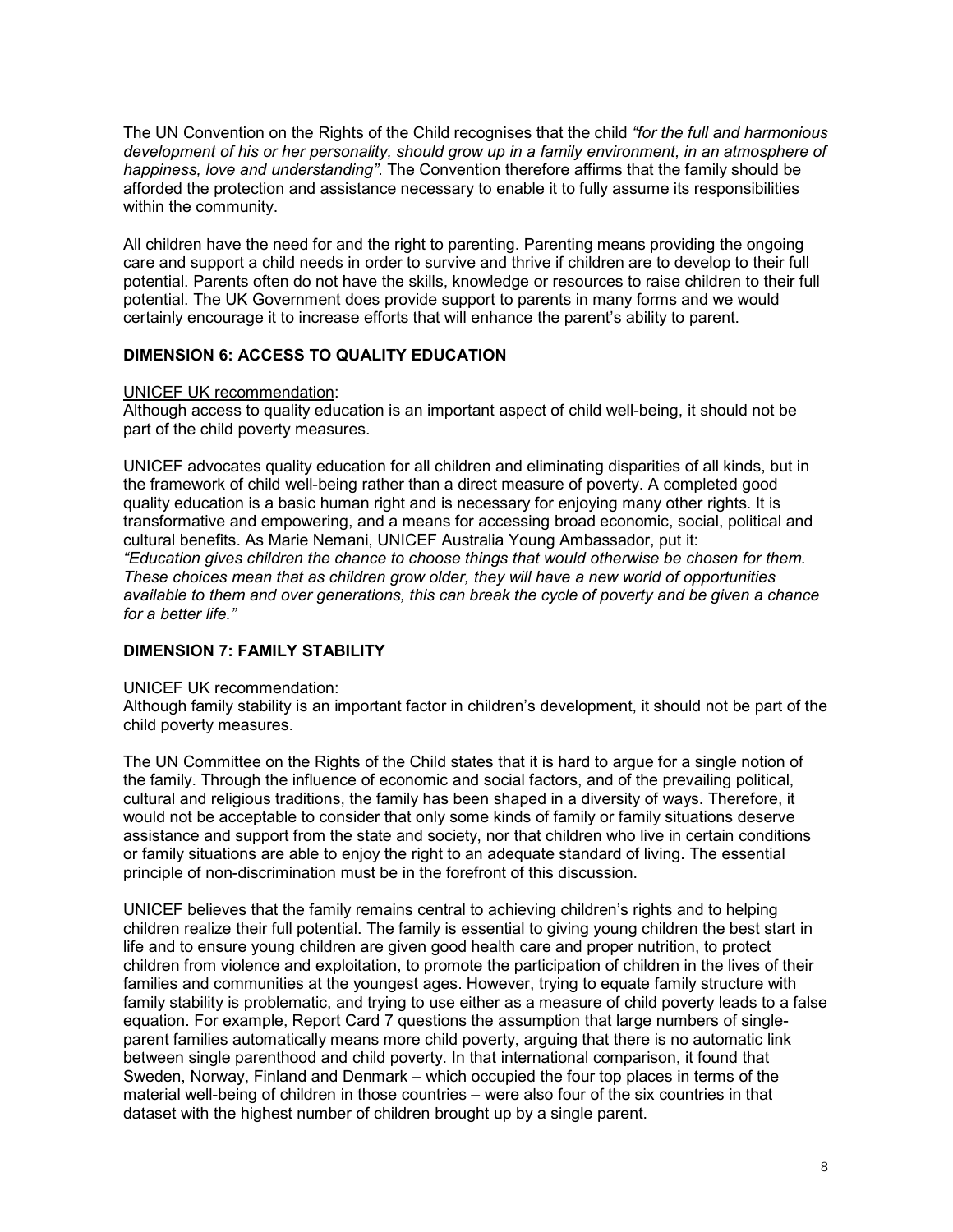# **DIMENSION 8: PARENTAL HEALTH**

#### UNICEF UK recommendation:

Parental health – whether physical and/or mental health or disability – will of course affect a child's life but is not a measure of child poverty.

#### **SECTION 3: CREATING A MULTIDIMENSIONAL MEASURE**

#### **25. Are there criteria, other than those listed in Section 3 of the consultation document, that we should evaluate a new measure against?**

The first challenge in attaining the kind of ideal set out in Article 27 of the Convention on the Rights of the Child deals with definition and measurement. Effective public policy to eliminate child poverty must begin with a clear understanding of what poverty means and how it should be measured. UNICEF recommends the following six principles as a guide for best practice:

- Avoid unnecessary complexity
- Measure material deprivation directly
- Draw poverty lines with regard to social norms
- Establish a regular monitoring system.
- Set both a backstop and a target
- Offer leadership and build public support for poverty reduction

#### **26. In creating a new measure should any dimension be a gateway?**

The primary focus must be income. Using income as the primary measure offers the best way of gauging the situation of children across countries and over time.

'Income' comprises household income from all sources after taxes and transfers, ie the household's disposable income. Individuals are the unit of analysis, resources are assumed to be shared equally within the household, and the square root of household size is used as the equivalence scale. These assumptions are in accord with international comparative research on income as for example in the Luxembourg Income Study (LIS) used by UNICEF.

The next focus is on the standing of children relative to the typical individual in the country, defined as the person with median income. However, other measures of deprivation based upon the child's subjective perspective are needed to complete this picture and address the issue of 'poverty' as opposed to 'low income'.

#### **27. Should the indicators be weighted and, if so, what factors should influence the choice of weighting?**

We do not believe that the indicators should be weighted.